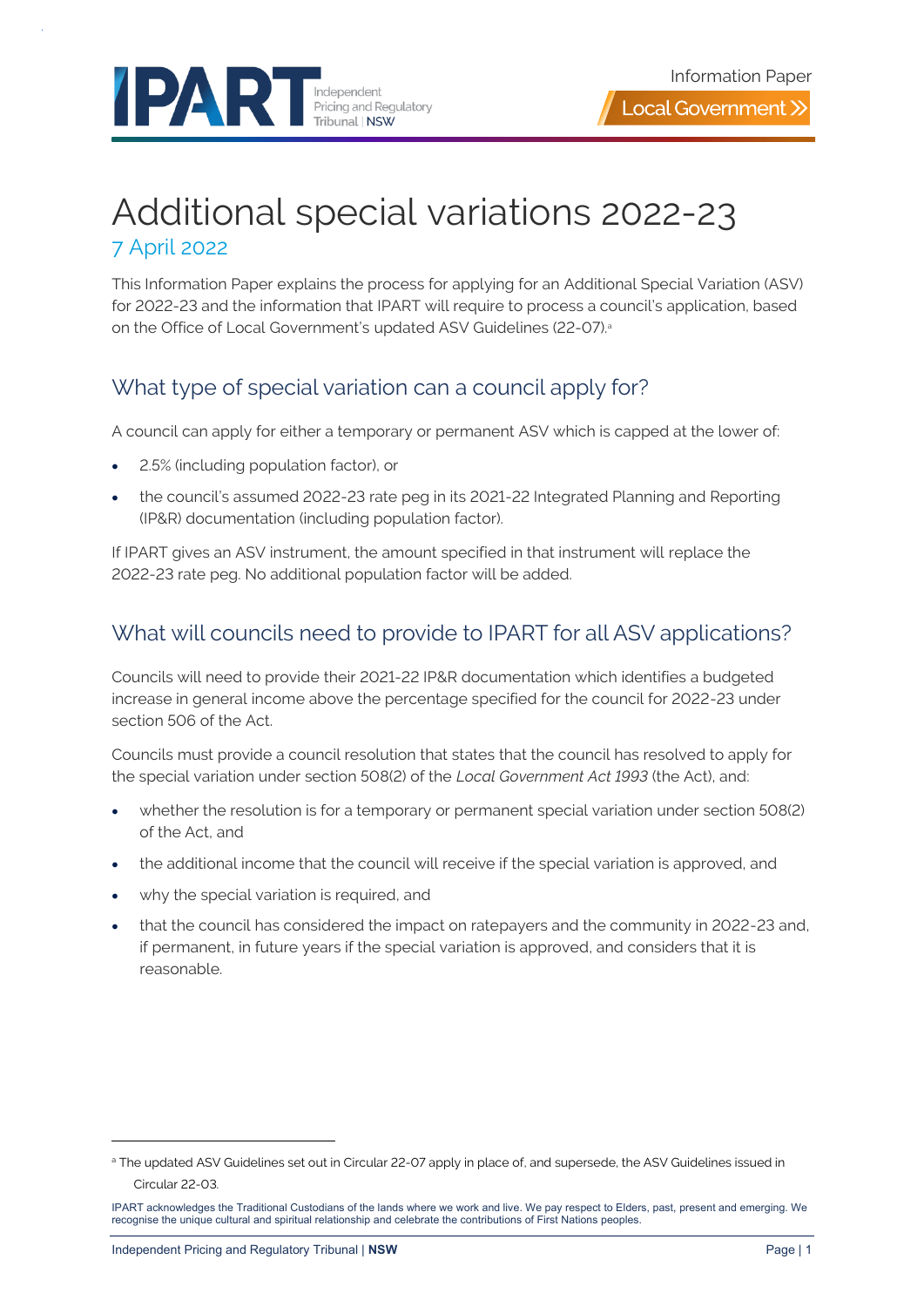### What will councils need to demonstrate to IPART for a permanent ASV?

Where a council is applying for a permanent special variation, in addition to providing the above information, the council must demonstrate that it has, in its 2021-22 IP&R documentation, forecast an average Operating Performance Ratio (OPR) of 2% or lower over 2022-23 to 2026-27.

If a council has forecast an average OPR of higher than 2% over the next 5-years it will need to provide other evidence of need.

#### How can councils provide other evidence of need?

Councils applying for a permanent ASV that need to provide additional evidence of need can demonstrate that the 2% OPR benchmark is too low for that council's circumstances. For example, a council may demonstrate that it needs to maintain a higher OPR to meet its capital funding requirements.

Alternatively, or additionally, a council may submit justifications as to why specific revenue and/or expenses should be included/excluded in the calculation of the OPR. These adjustments can be items that were not included in the council's 2021-22 IP&R documentation due to unforeseen events or changes in circumstance since the adoption of the IP&R documentation.

We will consider the evidence provided by councils that they need to maintain a higher OPR.

IPART has published an updated ASV application form to capture these adjustments. We will also accept applications using the original ASV application form. However, this form does not capture the information required to assess an application proposing that we use an adjusted OPR in our analysis. The original application form also asks for additional information that is no longer necessary. We recommend that applicants use the updated application form to ensure that all information needed to assess against the updated guidelines can be incorporated into IPART's analysis.

### How to apply for an ASV

Councils can complete the application form and submit via IPART's Local Government Portal [\(here\)](https://councilportal.ipart.nsw.gov.au/Login). Councils will also be required to provide evidence, such as the LTFP and council resolution, to support their application.

#### 1.1 Timing